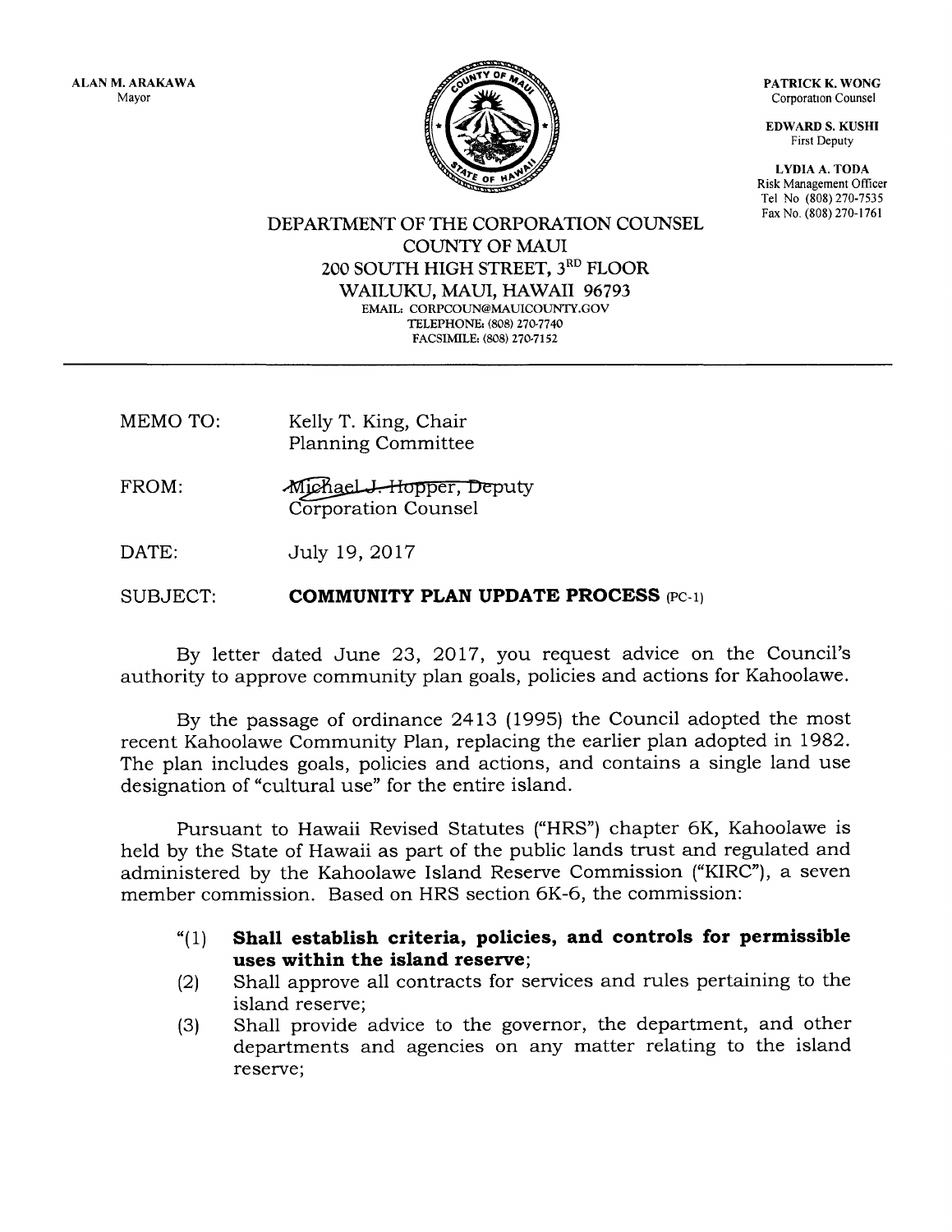- (4) Shall provide advice to the office of planning and the department of the attorney general on any matter relating to the federal conveyance of Kaho'olawe;
- (5) May enter into curator or stewardship agreements with appropriate Hawaiian cultural and spiritual community organizations for the perpetuation of native Hawaiian cultural, religious, and subsistence customs, beliefs, and practices for the purposes stated in section 6K-3;
- (6) Shall carry out those powers and duties otherwise conferred upon the board of land and natural resources and the land use commission with regard to dispositions and approvals pertaining to the island reserve. All powers and duties of the board of land and natural resources and the land use commission concerning dispositions and approvals pertaining to the island reserve are transferred to the commission;
- (7) Shall carry out those powers and duties concerning the island reserve otherwise conferred upon the county of Maui by chapter 2OSA. The powers and duties of the county of Maui and its agencies concerning coastal zone dispositions and approvals pertaining to the island tesenre are transferred to the commission;
- (8) Shall carry out those powers and duties concerning the island reserve otherwise conferred upon the island burial councils and the department with regard to proper treatment of burial sites and human skeletal remains found in the island reserve;
- (9) Shall adopt rules in accordance with chapter 91 that are necessary for the purposes of this chapter and shall maintain a record of its proceedings and actions;
- (10) May delegate to the executive director or employees of the commission, by formal commission action, such power and authority vested in the commission by this chapter as the commission deems reasonable and proper for the effective administration of this chapter; and
- (11) May solicit and accept grants, donations, and contributions for deposit into the Kaho'olawe rehabilitation trust fund to support the purposes of this chapter."

(emphasis added).

Additionally, HRS section 6K-3 states:

"(a) The Kaho'olawe island reserve shall be used solely and exclusively for the following purposes: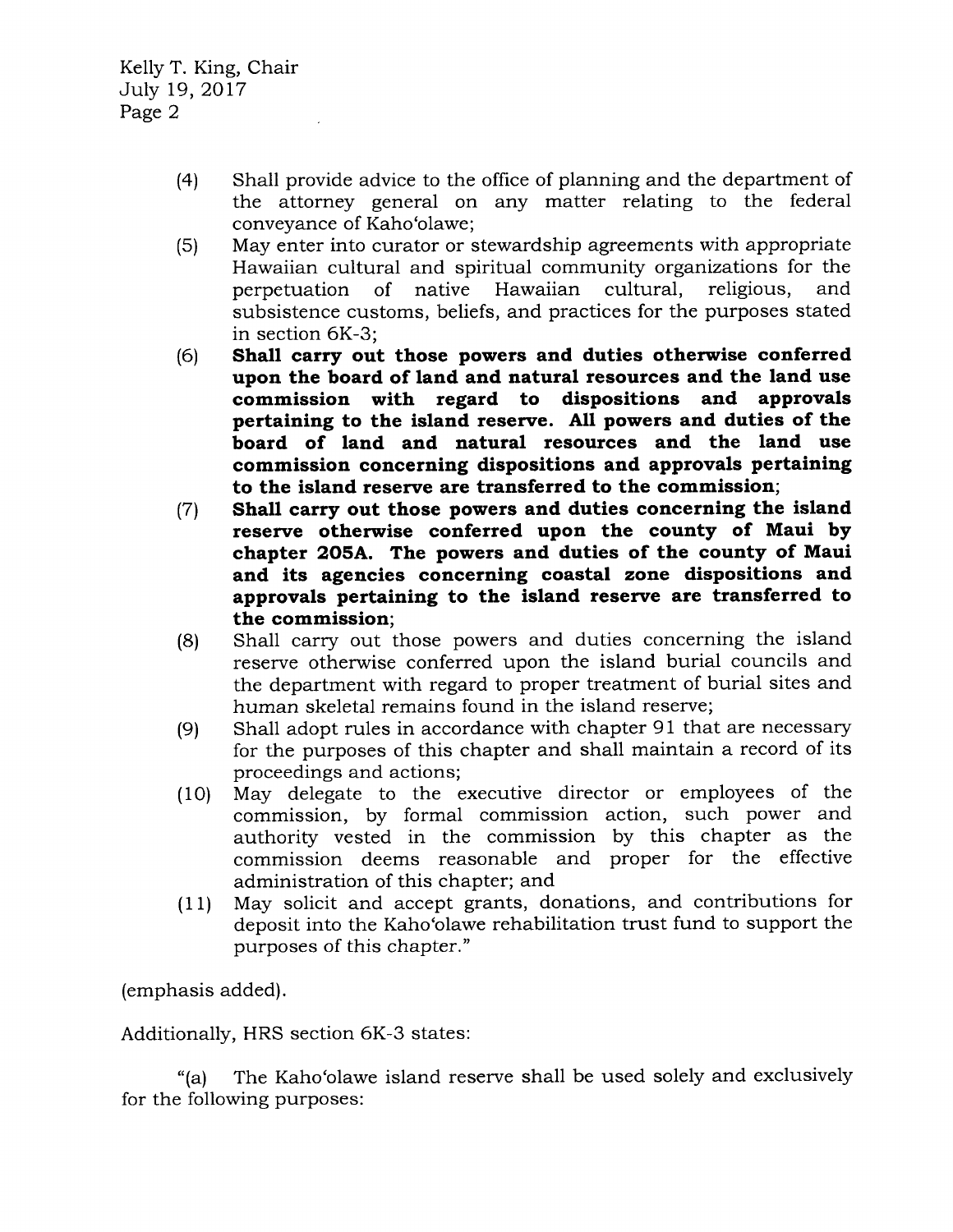Kelly T. King, Chair July 19,2Ol7 Page 3

- (1) Preservation and practice of all rights customarily and traditionally<br>exercised by native Hawaiians for cultural, spiritual, and exercised by native Hawaiians for cultural, subsistence purposes;
- $(2)$ Preservation and protection of its archaeological, historical, and environmental resources ;
- (3) Rehabilitation, revegetation, habitat restoration, and preservation; and
- (4) Education.
- (b) The island shall be reserved in perpetuity for the uses<br>enumerated in subsection (a). Commercial uses shall be Commercial uses shall be strictly prohibited."

(emphasis added)

HRS section 6k-4 states:

"The IDLNR] and other departments and agencies of the State shall be subject to the oversight of the commission with regard to the control and management of the island reserve. Subject to section 6K-6, the [DLNR] shall:

- (1) Implement controls and permitted uses for the island reserve;
- (2) Enforce this chapter;
- (3) Provide administrative support to the commission; and
- (4) Authorize those of its employees as it deems reasonable and necessary to serve and execute warrants and arrest offenders or issue citations in all matters relating to enforcement of the laws and rules applicable to the island reserve."

The State of Hawaii, through the DLNR and KIRC is responsible for determining permissible land uses on Kahoolawe, acting as the Special Management Area authority, controlling access to the area, and granting such dispositions and approvals that the BLNR or Land Use Commission would normally grant. Accordingly, the County of Maui has limited authority with respect to the area, as the KIRC and DLNR perform the functions that the County would normally provide by law.

HRS sections 226-58 and 46-4 authorize counties to establish general plans and discuss the contents of those plans. Both the Maui County Charter section 8-8.5 and Maui County Code ("MCC") chapter 2.808 establish general and community plans in the County of Maui, and further outline the required contents of the plans. MCC section 2.8OB.O9O outlines the process for decennial amendments to existing community plans.